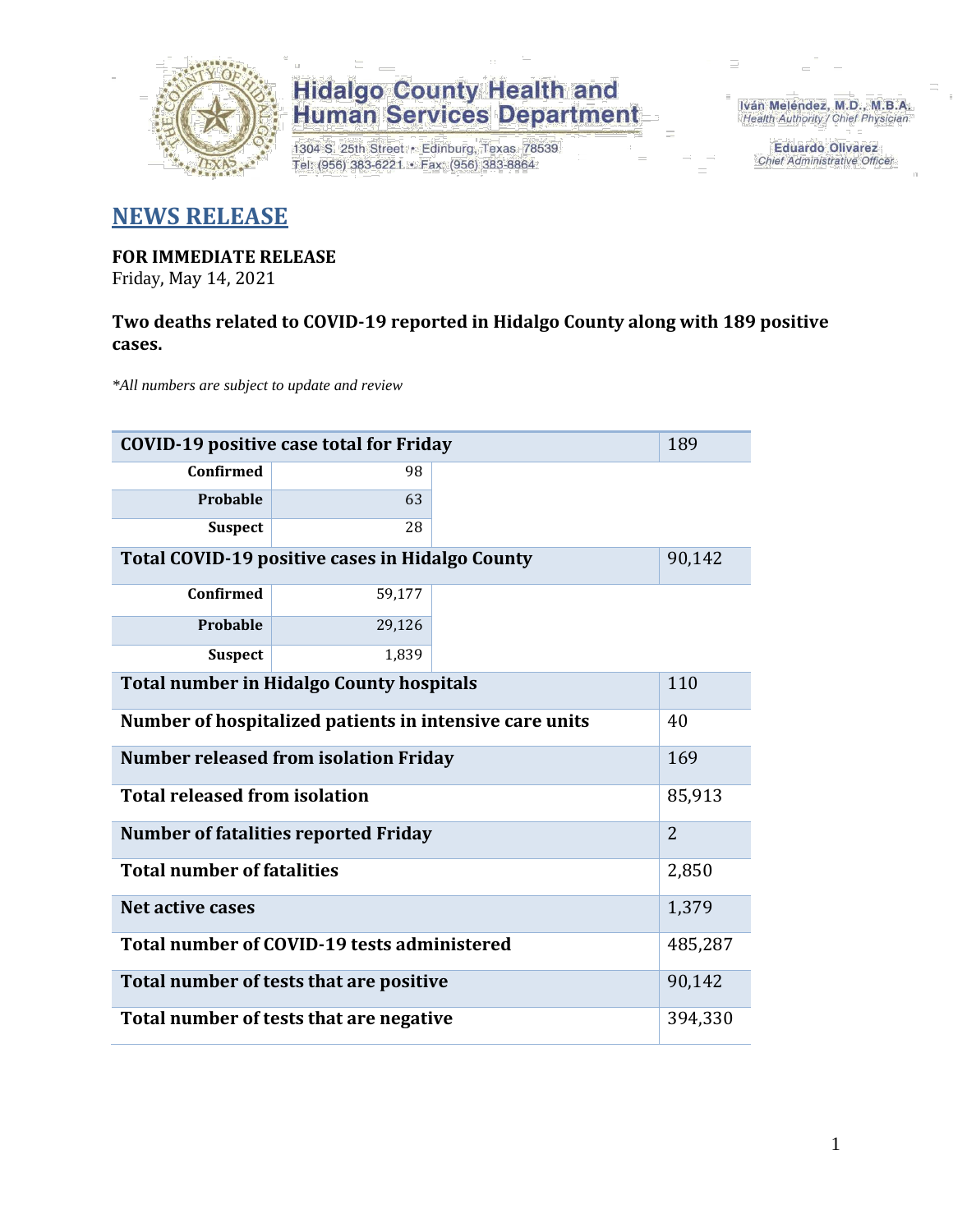

1304 S. 25th Street · Edinburg, Texas 78539 Tel: (956) 383-6221 · Fax: (956) 383-8864

Iván Meléndez, M.D., M.B.A. Health Authority / Chief Physician

> **Eduardo Olivarez Chief Administrative Officer**

*Hidalgo County uses the case status definition provided by the Texas Department of State Health Service's 2020 Epi Case Criteria Guide revised November 2020.*

- *1. Confirmed: A person who has tested positive through a molecular or PCR (oral or nasal swabs) test that looks for the presence of the virus's genetic material.*
- *2. Probable: A person who meets presumptive laboratory evidence through detection of COVID-19 by antigen test in a respiratory specimen.*
- *3. Suspect: A person who meets supported laboratory evidence through detection of specific antibodies in serum, plasma, whole body, and no prior history of being confirmed or probable case.*

*For more information of case status definition for COVID-19, please refer to:*

[https://www.dshs.state.tx.us/IDCU/investigation/epi-case-criteria-guide/2020-Epi-Case-Criteria-](https://www.dshs.state.tx.us/IDCU/investigation/epi-case-criteria-guide/2020-Epi-Case-Criteria-Guide.pdf)[Guide.pdf](https://www.dshs.state.tx.us/IDCU/investigation/epi-case-criteria-guide/2020-Epi-Case-Criteria-Guide.pdf)

The deaths include:

|              | <b>Age</b> | Gender | <b>City</b> |
|--------------|------------|--------|-------------|
| 1            | 40s        | Female | Edinburg    |
| $\mathbf{2}$ | $70+$      | Male   | Weslaco     |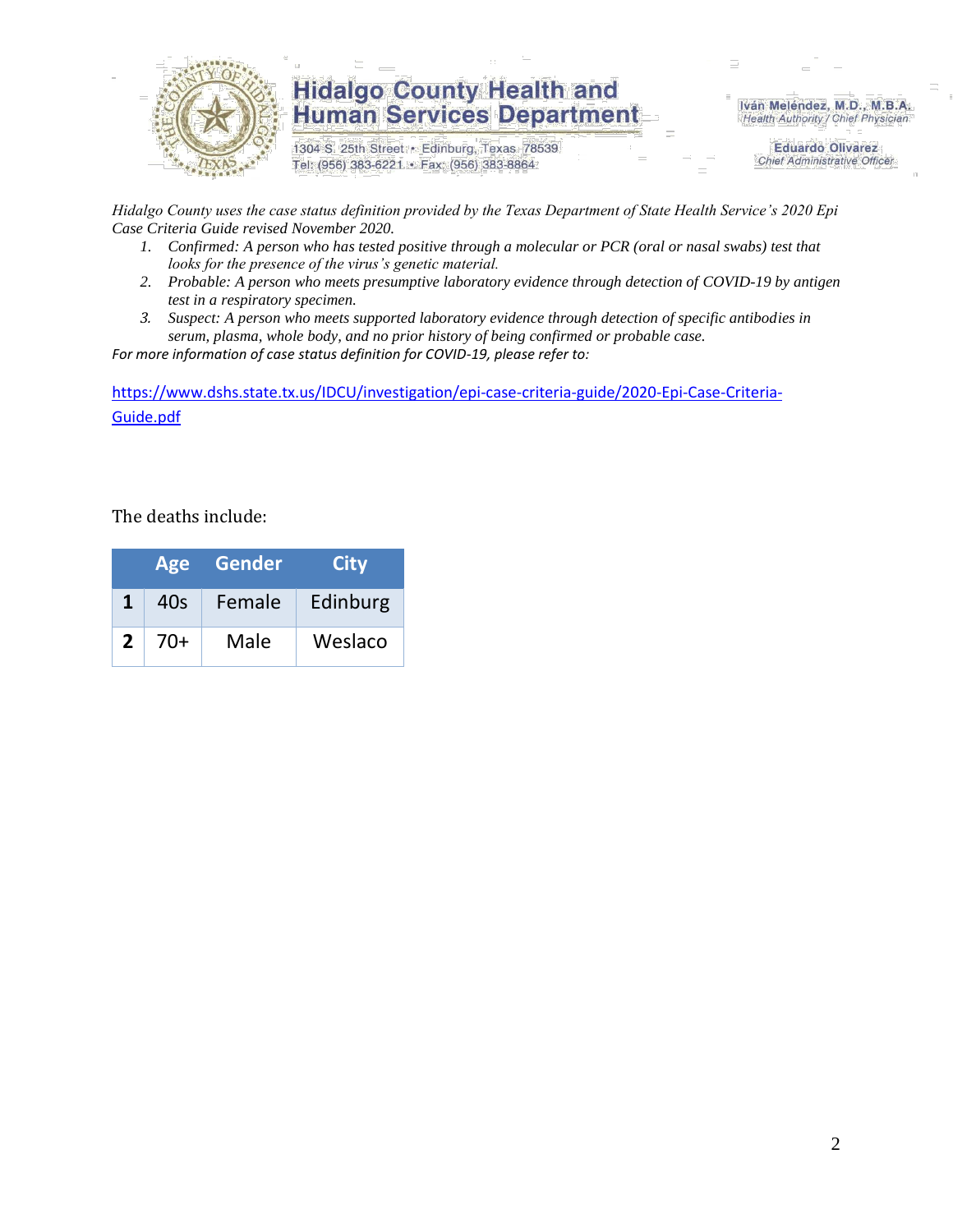

1304 S. 25th Street · Edinburg, Texas 78539 Tel: (956) 383-6221 · Fax: (956) 383-8864

Iván Meléndez, M.D., M.B.A.<br>Health Authority / Chief Physician

**Eduardo Olivarez** Chief Administrative Officer

#### Friday, May 14, 2021 positive cases include:

|                         | <b>Age Range</b> | Gender    | <b>City</b> |     | <b>Age Range</b> | <b>Gender</b>                                                                                              | <b>City</b> |
|-------------------------|------------------|-----------|-------------|-----|------------------|------------------------------------------------------------------------------------------------------------|-------------|
| $\mathbf{1}$            | $0 - 19$         | F         | Alamo       | 96  | 60s              | F                                                                                                          | McAllen     |
| $\mathbf{2}$            | $0 - 19$         | M         | Alamo       | 97  | $70+$            | M                                                                                                          | McAllen     |
| 3                       | 20s              | M         | Alamo       | 98  | $70+$            | ${\sf M}$                                                                                                  | McAllen     |
| 4                       | 30 <sub>s</sub>  | M         | Alamo       | 99  | $70+$            | F                                                                                                          | McAllen     |
| 5                       | 30 <sub>s</sub>  | M         | Alamo       | 100 | $70+$            | F                                                                                                          | McAllen     |
| 6                       | 40s              | M         | Alamo       | 101 | $0 - 19$         | M                                                                                                          | Mercedes    |
| $\overline{\mathbf{z}}$ | $0 - 19$         | F         | Donna       | 102 | 20s              | ${\sf M}$                                                                                                  | Mercedes    |
| 8                       | $0 - 19$         | M         | Donna       | 103 | 30 <sub>s</sub>  | F                                                                                                          | Mercedes    |
| 9                       | $0 - 19$         | ${\sf M}$ | Donna       | 104 | 30 <sub>s</sub>  | ${\sf M}$                                                                                                  | Mercedes    |
| 10                      | $0 - 19$         | M         | Donna       | 105 | 40s              | F                                                                                                          | Mercedes    |
| 11                      | $0 - 19$         | F         | Donna       | 106 | 50s              | F                                                                                                          | Mercedes    |
| 12                      | $0 - 19$         | M         | Donna       | 107 | 50s              | M                                                                                                          | Mercedes    |
| 13                      | $0 - 19$         | M         | Donna       | 108 | $0 - 19$         | $\mathsf F$                                                                                                | Mission     |
| 14                      | $0 - 19$         | M         | Donna       | 109 | $0 - 19$         | M                                                                                                          | Mission     |
| 15                      | 20s              | F         | Donna       | 110 | $0 - 19$         | M                                                                                                          | Mission     |
| 16                      | 30 <sub>s</sub>  | F         | Donna       | 111 | $0 - 19$         | M                                                                                                          | Mission     |
| 17                      | 40s              | F         | Donna       | 112 | $0 - 19$         | F                                                                                                          | Mission     |
| 18                      | 40s              | M         | Donna       | 113 | $0 - 19$         | M                                                                                                          | Mission     |
| 19                      | 40s              | F         | Donna       | 114 | $0 - 19$         | $\mathsf F$                                                                                                | Mission     |
| 20                      | 40s              | F         | Donna       | 115 | $0 - 19$         | F                                                                                                          | Mission     |
| 21                      | $0 - 19$         | M         | Edinburg    | 116 | $0 - 19$         | ${\sf M}$                                                                                                  | Mission     |
| 22                      | $0 - 19$         | M         | Edinburg    | 117 | $0 - 19$         | F                                                                                                          | Mission     |
| 23                      | $0 - 19$         | F         | Edinburg    | 118 | $0 - 19$         | ${\sf M}$                                                                                                  | Mission     |
| 24                      | $0 - 19$         | F         | Edinburg    | 119 | 20s              | F                                                                                                          | Mission     |
| 25                      | $0 - 19$         | M         | Edinburg    | 120 | 20s              | F                                                                                                          | Mission     |
| 26                      | $0 - 19$         | F         | Edinburg    | 121 | 20s              | F                                                                                                          | Mission     |
| 27                      | $0 - 19$         | M         | Edinburg    | 122 | 20s              | F                                                                                                          | Mission     |
| 28                      | $0 - 19$         | F         | Edinburg    | 123 | 20s              | М                                                                                                          | Mission     |
| 29                      | $0 - 19$         | F         | Edinburg    | 124 | 20s              | $\mathsf{M}% _{T}=\mathsf{M}_{T}\!\left( a,b\right) ,\ \mathsf{M}_{T}=\mathsf{M}_{T}\!\left( a,b\right) ,$ | Mission     |
| 30                      | $0 - 19$         | F         | Edinburg    | 125 | 20s              | M                                                                                                          | Mission     |
| 31                      | $0 - 19$         | F         | Edinburg    | 126 | 20s              | F                                                                                                          | Mission     |
| 32                      | $0 - 19$         | F         | Edinburg    | 127 | 20s              | M                                                                                                          | Mission     |
| 33                      | $0 - 19$         | M         | Edinburg    | 128 | 30s              | ${\sf M}$                                                                                                  | Mission     |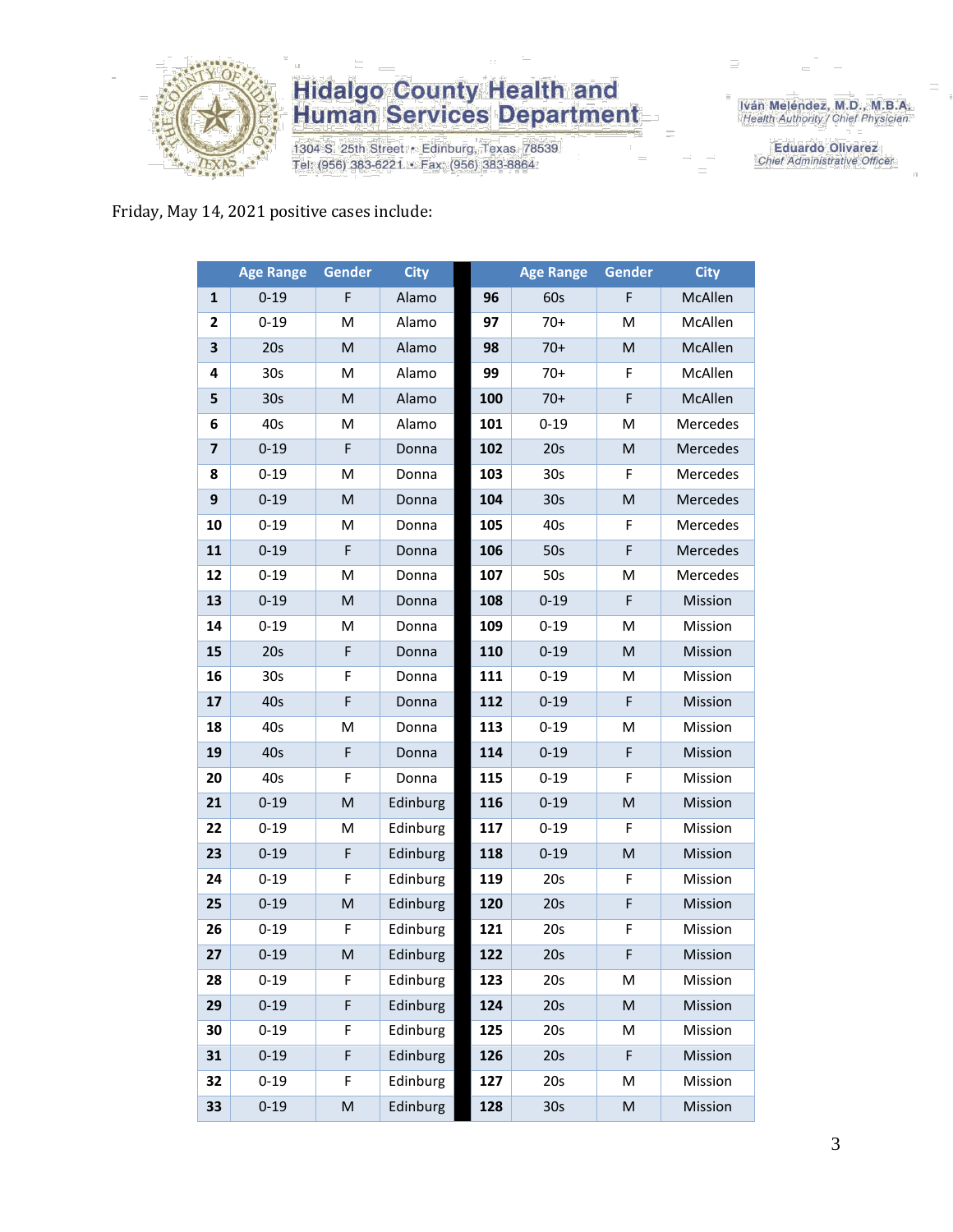

1304 S. 25th Street · Edinburg, Texas 78539 Tel: (956) 383-6221 · Fax: (956) 383-8864

Iván Meléndez, M.D., M.B.A.<br>Health Authority / Chief Physician

**Eduardo Olivarez** Chief Administrative Officer

| 34 | $0 - 19$        | M         | Edinburg | 129 | 30s             | M                                                                                                          | Mission     |
|----|-----------------|-----------|----------|-----|-----------------|------------------------------------------------------------------------------------------------------------|-------------|
| 35 | $0 - 19$        | F         | Edinburg | 130 | 30 <sub>s</sub> | F                                                                                                          | Mission     |
| 36 | $0 - 19$        | F         | Edinburg | 131 | 30s             | F                                                                                                          | Mission     |
| 37 | $0 - 19$        | M         | Edinburg | 132 | 30 <sub>s</sub> | F                                                                                                          | Mission     |
| 38 | $0 - 19$        | F         | Edinburg | 133 | 40s             | M                                                                                                          | Mission     |
| 39 | $0 - 19$        | ${\sf M}$ | Edinburg | 134 | 40s             | $\mathsf F$                                                                                                | Mission     |
| 40 | $0 - 19$        | F         | Edinburg | 135 | 40s             | F                                                                                                          | Mission     |
| 41 | $0 - 19$        | F         | Edinburg | 136 | 40s             | ${\sf M}$                                                                                                  | Mission     |
| 42 | $0 - 19$        | M         | Edinburg | 137 | 40s             | F                                                                                                          | Mission     |
| 43 | $0 - 19$        | F         | Edinburg | 138 | 40s             | F                                                                                                          | Mission     |
| 44 | $0 - 19$        | F         | Edinburg | 139 | 50s             | F                                                                                                          | Mission     |
| 45 | $0 - 19$        | F         | Edinburg | 140 | 50s             | $\mathsf{M}% _{T}=\mathsf{M}_{T}\!\left( a,b\right) ,\ \mathsf{M}_{T}=\mathsf{M}_{T}\!\left( a,b\right) ,$ | Mission     |
| 46 | $0 - 19$        | F         | Edinburg | 141 | 50s             | M                                                                                                          | Mission     |
| 47 | 20s             | F         | Edinburg | 142 | 60s             | $\mathsf F$                                                                                                | Mission     |
| 48 | 20s             | M         | Edinburg | 143 | 60s             | M                                                                                                          | Mission     |
| 49 | 20s             | M         | Edinburg | 144 | 60s             | F                                                                                                          | Mission     |
| 50 | 20s             | F         | Edinburg | 145 | 60s             | F                                                                                                          | Mission     |
| 51 | 20s             | F         | Edinburg | 146 | 60s             | $\mathsf{M}% _{T}=\mathsf{M}_{T}\!\left( a,b\right) ,\ \mathsf{M}_{T}=\mathsf{M}_{T}\!\left( a,b\right) ,$ | Mission     |
| 52 | 30 <sub>s</sub> | F         | Edinburg | 147 | $70+$           | F                                                                                                          | Mission     |
| 53 | 30s             | M         | Edinburg | 148 | $70+$           | $\mathsf{M}% _{T}=\mathsf{M}_{T}\!\left( a,b\right) ,\ \mathsf{M}_{T}=\mathsf{M}_{T}\!\left( a,b\right) ,$ | Mission     |
| 54 | 30 <sub>s</sub> | F         | Edinburg | 149 | $0 - 19$        | F                                                                                                          | Pharr       |
| 55 | 30 <sub>s</sub> | ${\sf M}$ | Edinburg | 150 | 20s             | ${\sf M}$                                                                                                  | Pharr       |
| 56 | 40s             | F         | Edinburg | 151 | 20s             | F                                                                                                          | Pharr       |
| 57 | 40s             | F         | Edinburg | 152 | 20s             | $\mathsf{M}% _{T}=\mathsf{M}_{T}\!\left( a,b\right) ,\ \mathsf{M}_{T}=\mathsf{M}_{T}\!\left( a,b\right) ,$ | Pharr       |
| 58 | 40s             | M         | Edinburg | 153 | 20s             | M                                                                                                          | Pharr       |
| 59 | 40s             | F         | Edinburg | 154 | 30 <sub>s</sub> | $\mathsf F$                                                                                                | Pharr       |
| 60 | 40s             | F         | Edinburg | 155 | 40s             | F                                                                                                          | Pharr       |
| 61 | 50s             | ${\sf M}$ | Edinburg | 156 | 50s             | F                                                                                                          | Pharr       |
| 62 | 40s             | F         | Hidalgo  | 157 | 50s             | M                                                                                                          | Pharr       |
| 63 | 60s             | M         | Hidalgo  | 158 | $70+$           | F                                                                                                          | Pharr       |
| 64 | 60s             | F         | Hidalgo  | 159 | $70+$           | F                                                                                                          | Pharr       |
| 65 | 60s             | M         | Hidalgo  | 160 | $0 - 19$        | ${\sf M}$                                                                                                  | San Juan    |
| 66 | $0 - 19$        | M         | McAllen  | 161 | 40s             | M                                                                                                          | San Juan    |
| 67 | $0 - 19$        | M         | McAllen  | 162 | $0 - 19$        | $\mathsf{M}% _{T}=\mathsf{M}_{T}\!\left( a,b\right) ,\ \mathsf{M}_{T}=\mathsf{M}_{T}$                      | Undisclosed |
| 68 | $0 - 19$        | M         | McAllen  | 163 | $0 - 19$        | M                                                                                                          | Undisclosed |
| 69 | $0 - 19$        | ${\sf M}$ | McAllen  | 164 | $0 - 19$        | ${\sf M}$                                                                                                  | Undisclosed |